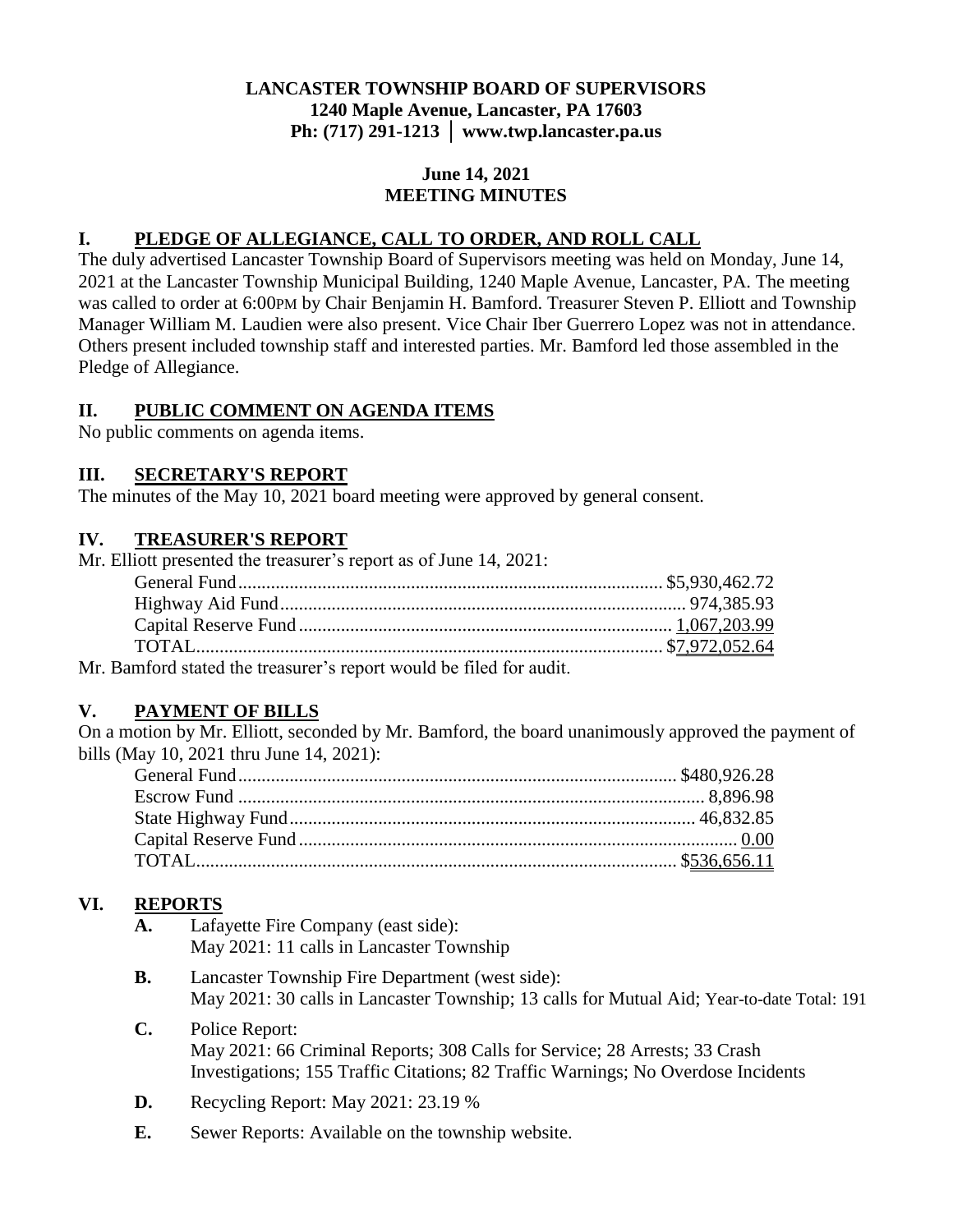$\triangleright$  Printed copies of all reports are available at the township office for a nominal fee and can be viewed/printed from the website.

# **WORKSHOP REPORTS**

The following departments presented updates to the board:

- Planning & Zoning
- Township Engineer
- Public Works
- Township Manager

## **VII. ANNOUNCEMENTS**

- **A.** Saturday, July 3, 2021: Woody Waste Facility closed for Independence Day weekend.
- **B.** Monday, July 5, 2021: Independence Day Holiday observed Township Office and Woody Waste Facility closed; No street sweeping. There is no change to trash/recycle collection. Collection will take place on the normal schedule for the week.
- **C.** Monday, July 12, 2021, 6:00PM—Board of Supervisors Meeting; 1240 Maple Avenue.

# **VIII. OLD BUSINESS**

No old business.

## **IX. PLANNING AND ZONING BUSINESS**

#### **A. LTPC #297 – 1429 Marietta Avenue – Stormwater Management Site Plan – Financial Security Release**

Mr. Elliott moved, Mr. Bamford seconded, and the board unanimously approved a request from Stephanie Church for a complete release of the financial security for LTPC #297, Stormwater Management Site Plan for 1429 Marietta Avenue. The request was submitted via an email dated June 1, 2021. In his letter dated June 1, 2021, township engineer Ben Webber recommended the township completely release this financial security in the amount of \$1,489.87.

#### **X. NEW BUSINESS**

#### **A. School Crossing Guard Services Agreement for 2021-2022 School Year**

Mr. Elliott moved, Mr. Bamford seconded, and the board unanimously approved an agreement between Lancaster Township and All City Management Services, Inc. for the provision of school crossing guard services for the School District of Lancaster, at a shared projected cost of \$25,452.00 for the 2021-2022 school year.

#### **B. Memorandum of Understanding for School Crossing Guard Services for 2021-2022 School Year**

Mr. Elliott moved, Mr. Bamford seconded, and the board unanimously approved a Memorandum of Understanding between Lancaster Township, the School District of Lancaster, and All City Management Services, Inc. for the provision of school crossing guard services for the 2021-2022 school year.